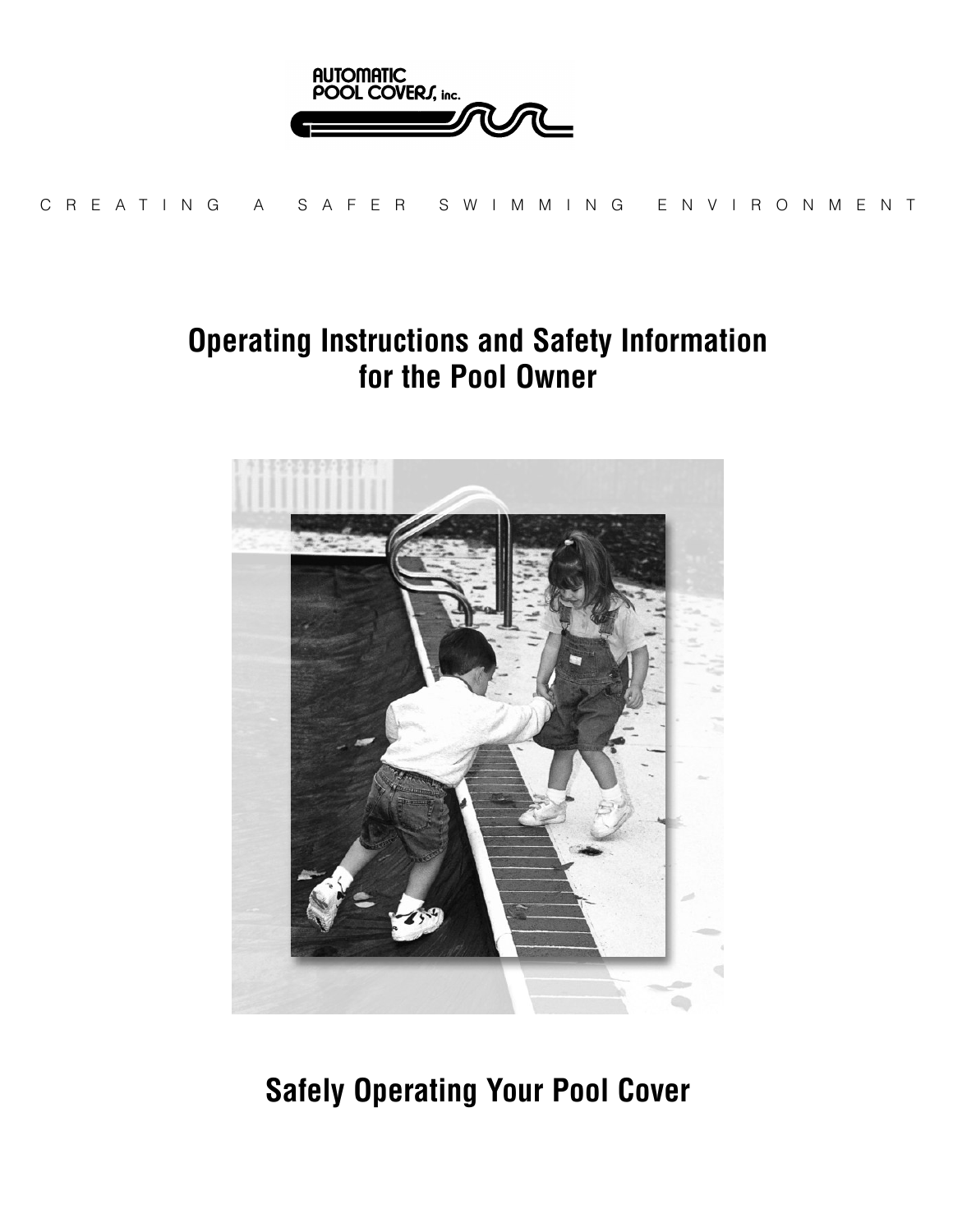

Dear AutoGuard Owner,

Congratulations on your purchase of a new AutoGuard Series safety pool cover.

Automatic Pool Covers, Inc. is committed to creating a safer swimming environment. Safety is an important part in the enjoyment of your swimming pool, and the products you have purchased are designed with your safety in mind.

Please spend a few minutes reading this owner's manual. It contains important information on the operation and care of your pool cover.

On behalf of the employees at Automatic Pool Covers, thank you, and enjoy your pool and pool cover.

Swim Safely,

MichalDORRA

Michael J. Shebek President, Automatic Pool Covers, Inc.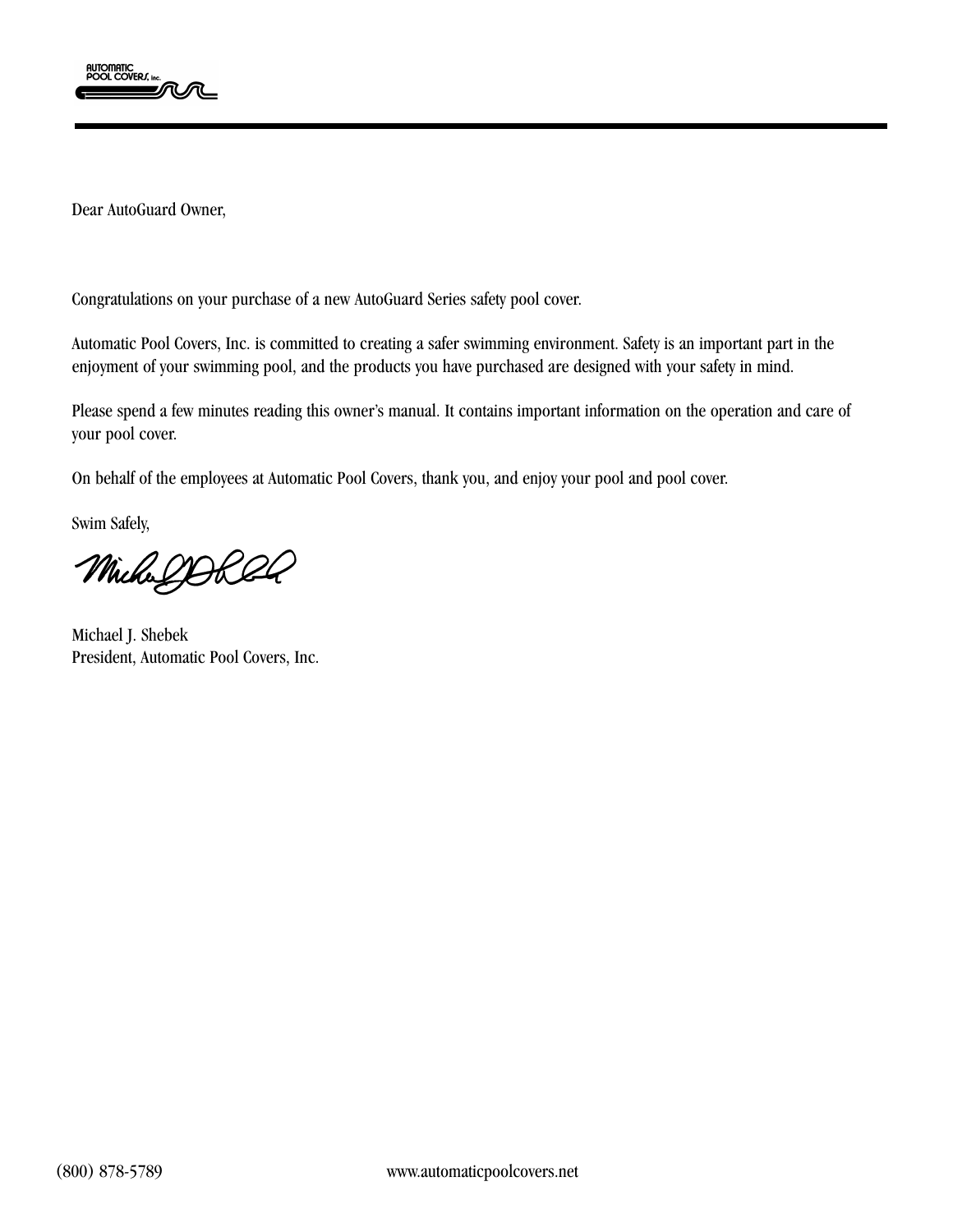

| <b></b>                |  |  |  |  |  |  |
|------------------------|--|--|--|--|--|--|
| <b>Chapter 2</b>       |  |  |  |  |  |  |
| <b>Cover Operation</b> |  |  |  |  |  |  |
|                        |  |  |  |  |  |  |
|                        |  |  |  |  |  |  |
| <b>Chapter 3</b>       |  |  |  |  |  |  |
|                        |  |  |  |  |  |  |
| <b>Chapter 4</b>       |  |  |  |  |  |  |
| <b>Problem Solving</b> |  |  |  |  |  |  |
|                        |  |  |  |  |  |  |

b. Diagnostics and Service Contacts. . . . . . . . . . . . . . 7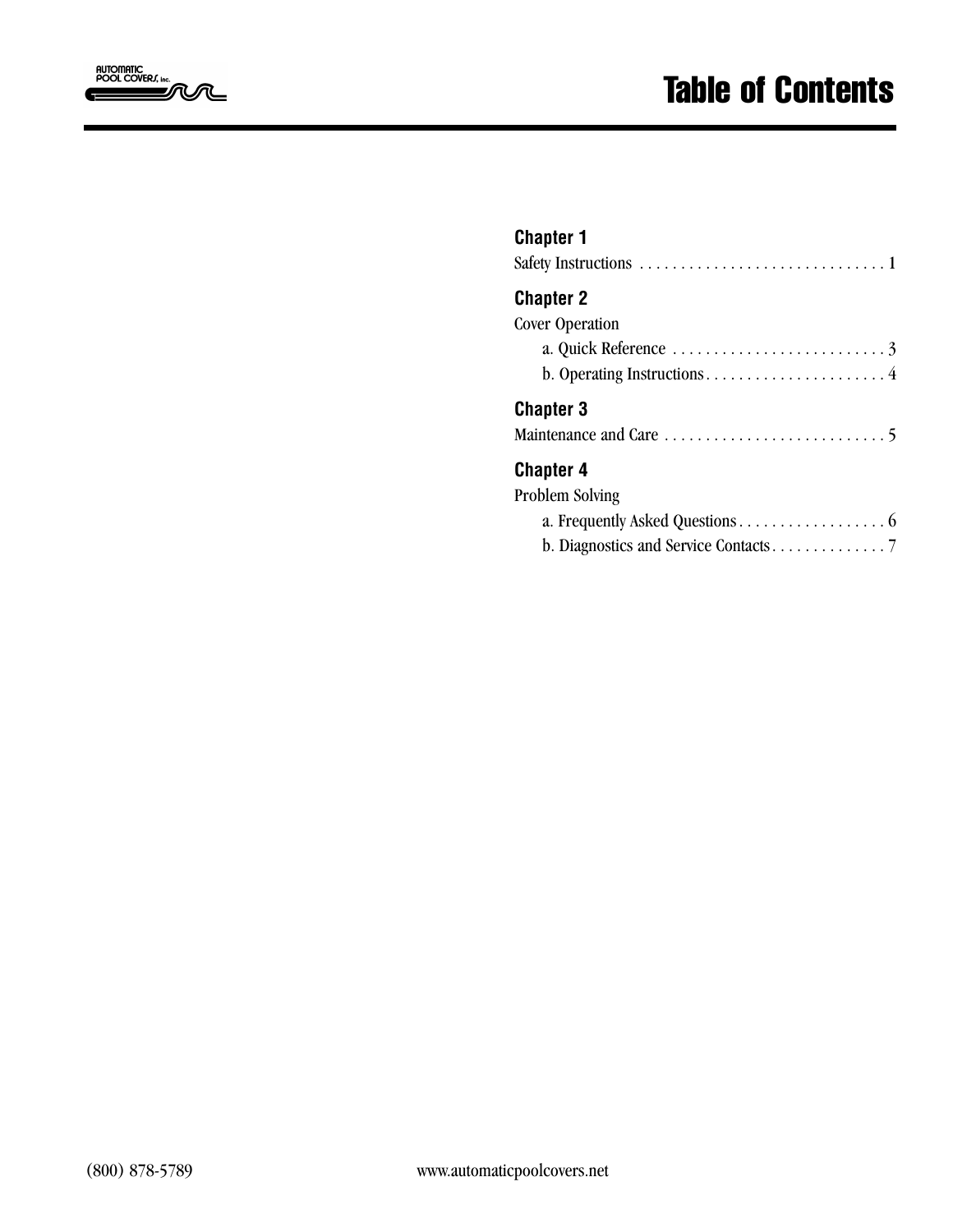



**Walking on the cover should be for emergency purposes only**.

## WARNING! AVOID DROWNING RISK

- **Example 2 Keep children away from cover.**
- n **Objects cannot be seen under cover.**
- $\blacksquare$  Remove standing water on top of cover.
- $\blacksquare$  Walk on cover only in case of emergency.
- n **Supervise children at all times.**
- n **Inspect cover for premature wear.**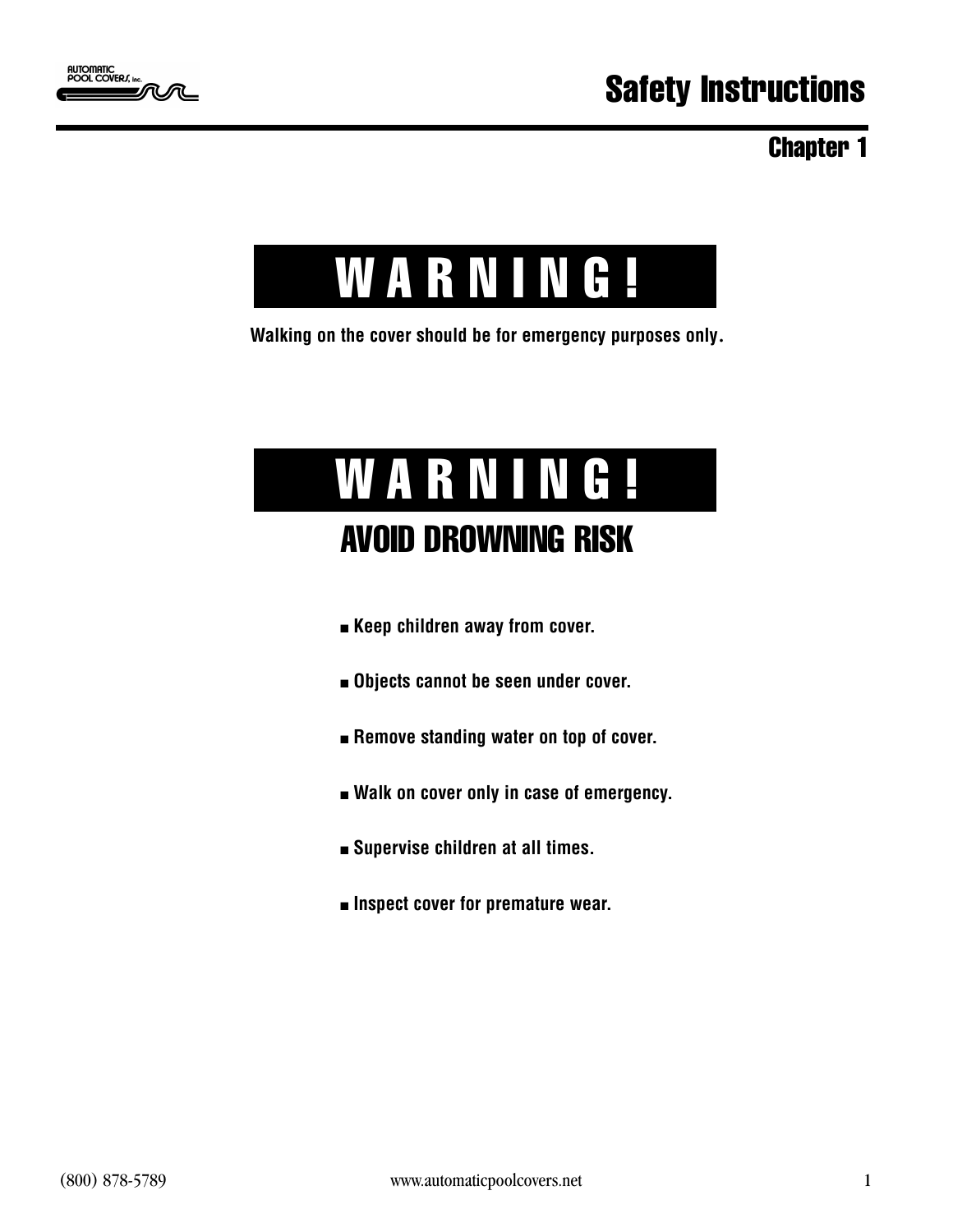

# WARNING!

### **AVOID DROWNING RISKS**

**Please read and follow the safety instructions to avoid possible injury or drowning.**

- <sup>n</sup> **Always keep water pumped off of cover to avoid drowning hazard.**
- **Example 20 Example 20 Feature 10 Feature 10 Feature 10 Feature 10 Feature 10 Feature 10 Feature 10 Feature 10 Feature 10 Feature 10 Feature 10 Feature 10 Feature 10 Feature 10 Feature 10 Feature 10 Feature 10 Feature 10 F**
- $\blacksquare$  Do not close cover until all swimmers and toys are out of pool.
- <sup>n</sup> **Cover should only be operated by an adult or owner.**
- **Example 8 Hermove key from keyswitch when not in use.**
- <sup>n</sup> **When swimming, keep submersible pump away from pool area.**
- **Example 1 Keep electrical cords away from pool area.**
- $\blacksquare$  **Do not walk on cover except for emergency purposes only.**
- <sup>n</sup> **Cover should be in full view when operating keyswitch.**
- <sup>n</sup> **Never leave pool cover partially opened or partially closed.**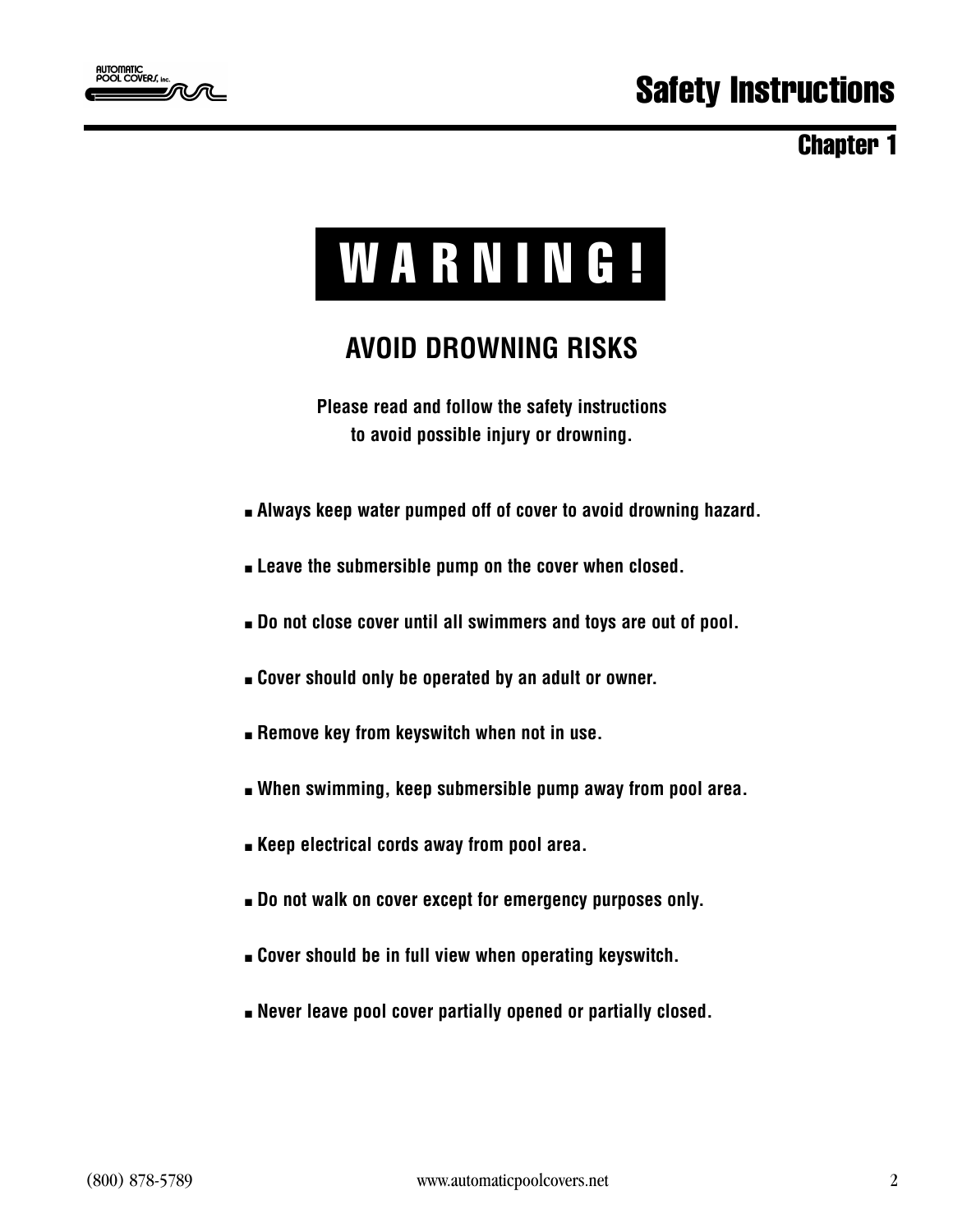

#### **PRIOR TO OPENING AND CLOSING POOL COVER**

- <sup>n</sup> Check and clear obstructions (towels, ladders, sports equipment, pool furniture, etc.).
- <sup>n</sup> Check to ensure bathers are not in the pool during opening and closing of the pool cover.
- <sup>n</sup> Check cover for water or debris (leaves, etc.) and remove with cover pump or pool brush.
- <sup>n</sup> See page 2 for other important "Safety Instructions".

#### **KEYSWITCH OPERATION**

- <sup>n</sup> Keyswitch indicator light must be illuminated green, indicating power is applied to the cover system.
- $\blacksquare$  If the indicator light is not green, refer to page 7 for additional instructions.

#### **OPENING THE COVER:**

- <sup>n</sup> Remove the cover pump after pumping off water.
- <sup>n</sup> Turn keyswitch to open position, maintaining finger pressure.

#### **NOTE:**

- <sup>n</sup> Keyswitch indicator light will flash green: indicating cover is moving opening.
- <sup>n</sup> Check for any residual water on the cover which may build up as the cover reaches the full open position.
- <sup>n</sup> If water build up occurs while opening, stop cover by releasing keyswitch. Place cover pump on cover to remove water build up.
- **Remove pump from cover after pumping off water.**
- <sup>n</sup> Resume opening the cover. Keyswitch indicator will flash green, indicating cover is operating. When fully opened, release the key.
- <sup>n</sup> Keyswitch indicator light will flash red indicating cover is obstructed or water needs to be removed. A delay of 10 seconds will occur before the keyswitch resets to a green light.
- **Resume cover opening procedure when keyswitch** indicator light turns green and troubleshooting is complete.

#### **CLOSING POOL COVER**

- <sup>n</sup> Check for obstructions (towels, ladders, sports equipment, pool furniture, etc.).
- <sup>n</sup> Insert key into keyswitch and rotate to close position.

#### **NOTE:**

- <sup>n</sup> Keyswitch indicator light should flash green indicating cover is moving.
- <sup>n</sup> When fully closed, release the key. Pool cover will automatically stop when cover travels to the end.
- $\blacksquare$  Remove key from keyswitch Place in a secure location.
- <sup>n</sup> Place cover pump on pool cover and plug in.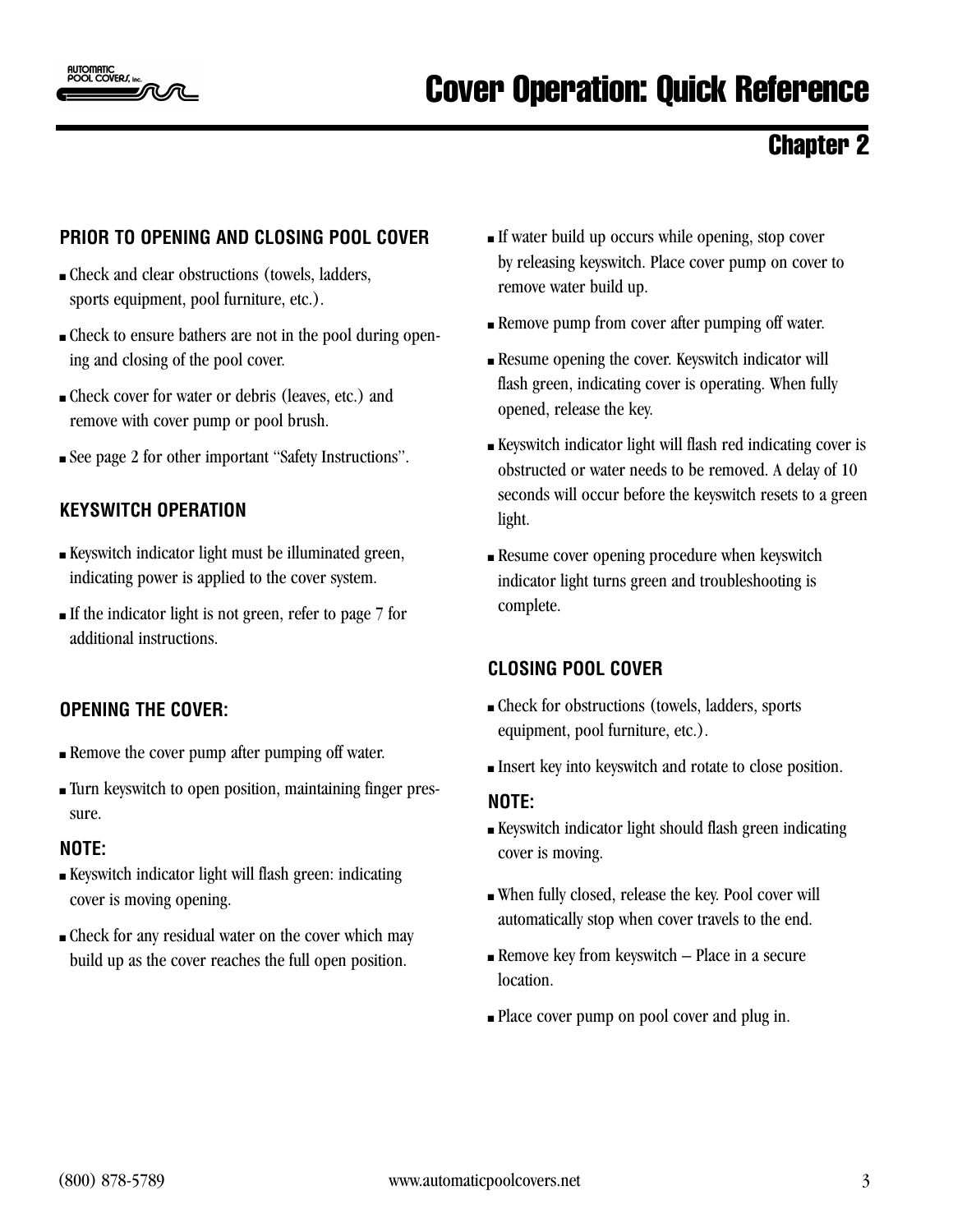

### Cover Operation: Operating Instructions

### Chapter 2

#### **OPERATING INSTRUCTIONS**

#### **1. Submersible Pump**

Attach garden hose to pump to remove water. The hose should be directed to an area that will drain water away from pool, preferably away from the cover housing.

Pump should be placed where water tends to form the deepest puddles.

Pump should be plugged into a G.F.I. protected outlet only.

The pump will automatically turn on and shut-off.

Inspect pump cord periodically for signs of wear. Frayed cords may allow water into the housing causing the circuit breaker to trip.

#### **2. Cover Operation**

Be sure all debris and water is removed from cover before operating.

Turn and hold key in open/close position. The key must be held in the proper position until fully opened/closed.

Your cover will automatically stop in both the opened and closed modes. We recommend that you release the key to stop the cover when fully opened or closed and use the auto-stop feature as a fail-safe.

Your cover should not be operated in temperatures below 35°F.

Your cover should not be operated if the water level is below the skimmer. Low water levels will cause the cover to strain and potentially damage the system.

When winterizing your pool, the water level should be kept NO LOWER THAN  $1" - 2"$  (inches) below the skimmer. The cover carries extra slack to accommodate this winter water level.

The lead edge wheels (if applicable) should be raised during the season and lowered down to winterize. Water bags may also be used to winterize pool at the lead edge end.

Pool ladders (if applicable) must be removed or hinged so they can be raised when the cover is closed.

#### **3. Keyswitch Operation**

*Keyswitch light function*

Be sure all debris and water is removed from cover before operating.

- $\bigcirc$  **Green light =** System has power
- ◯ **Green light flashing =** Cover moving
- $\bigcirc$  **Red light flashing =** Cover stopped due to a strain on motor. *Release key and troubleshoot. After 10 seconds, system will reset. If flashing red light continues, turn power off and back on to reset system. If red light continues flashing, call for service.*

m **Red light =** Stop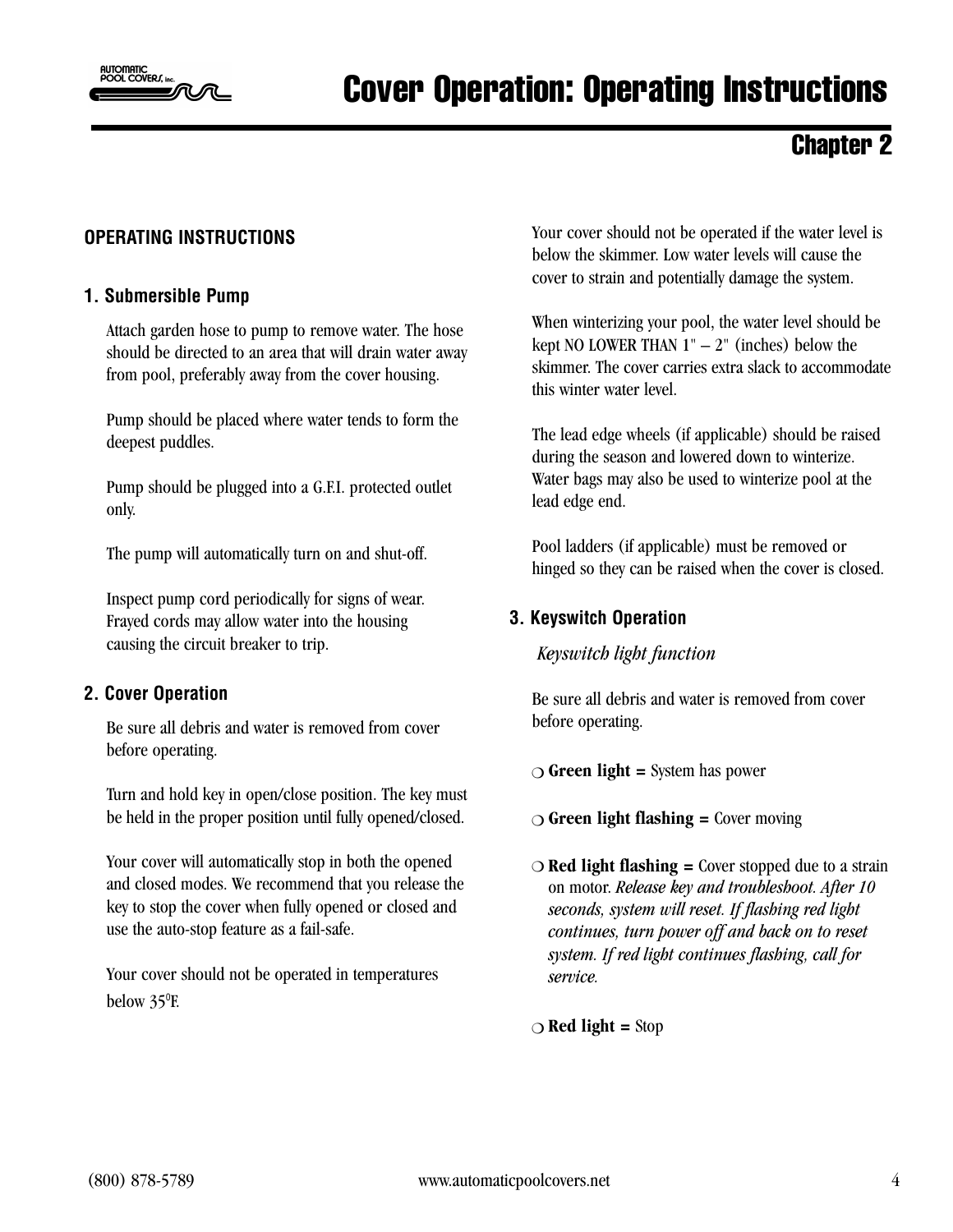

### Maintenance and Care

#### Chapter 3

#### **MAINTENANCE AND CARE**

#### **1. Vinyl Fabric**

When the fabric begins to show wear due to chemicals, age, heat and sun, it will become brittle and may compromise the safety aspect of the fabric. When the fabric reaches this point, it should be replaced. Contact your dealer at this time.

Inspect for holes in the fabric. Water can leak up from the pool and your cover pump will eventually pump pool water. The fabric can be easily patched. Call for service or a patch kit.

Inspect the webbing (the white material that runs in the tracks). If the stitching begins to tear or fray, the strength of the cover may be compromised.

To prevent premature fabric wear from potential chemical gas build up, open your AutoGuard at least once perweek

#### **2. Tracking**

Inspect the screws that secure the track to the deck/coping (if applicable). If they become loose, tighten the screws with a Phillips screwdriver.

Spray water into the track channel two times per year to remove potential debris buildup. (Spring and Autumn).

#### **3. Mechanism**

This mechanism is designed to be maintenance free; however, the recessed box the cover rolls into should be cleaned out at least once per year. Leaves and debris from inside the box can be "picked up" by the fabric and deposited into your pool.

It is also recommended that trained service technicians perform a "general maintenance" either annually or bi-annually. This service includes cleaning out the recessed box and an overall "tune up" of the system.

The recessed box, when installed properly, will allow water to drain. A drainage system may be needed, if this proves to be a problem. However, if water collects in the recessed box, it can cause undue wear on the system.

When adding chemicals, the cover should remain open for at least two (2) hours to allow chemicals to disburse. Concentration of chemical and chemical gases in the water might cause premature aging of the fabric.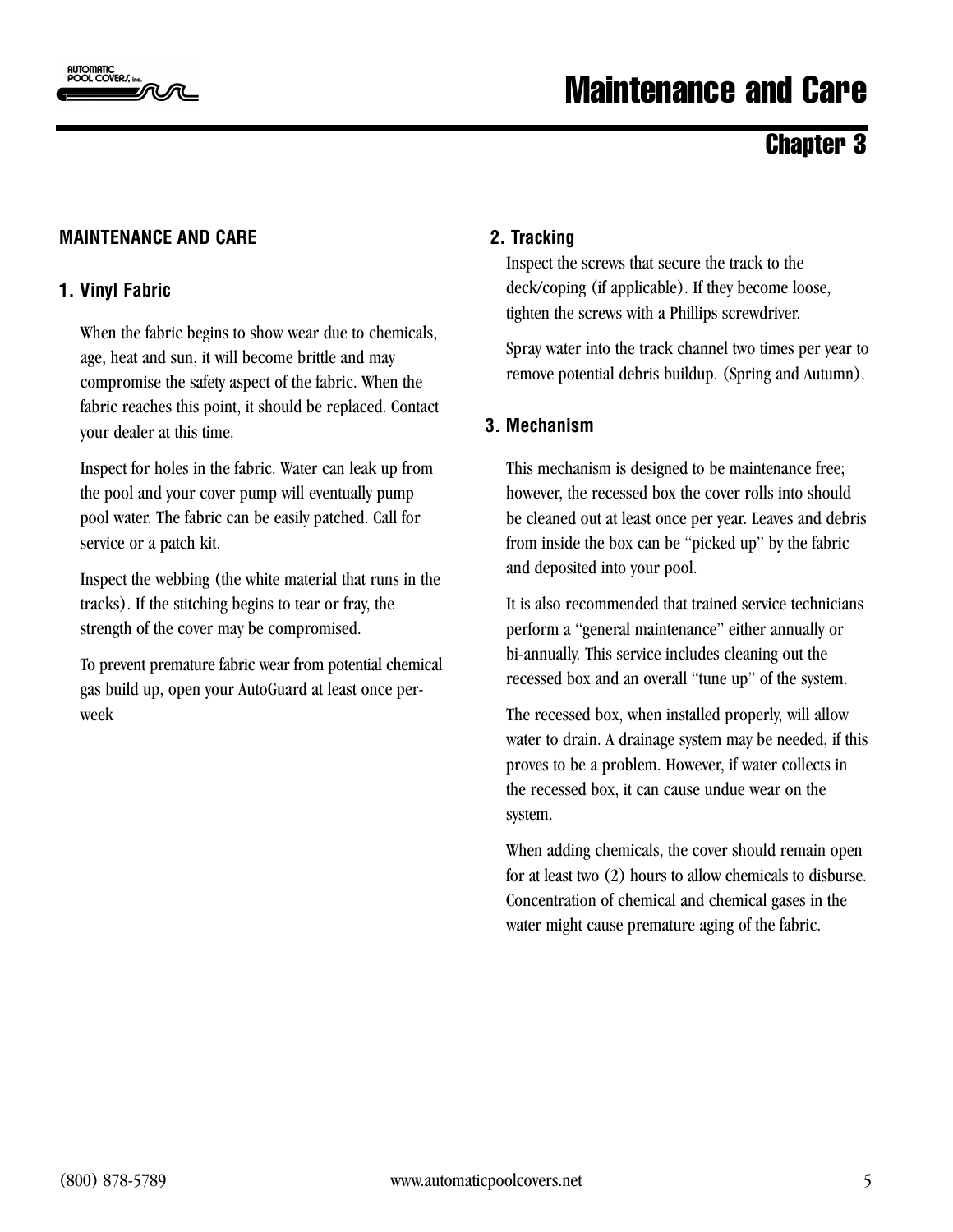

### Questions Answers

| 1. Can I walk on the cover?                                                   | Yes, but we recommend only in an emergency.                                                                                                                                                                                                                                                    |
|-------------------------------------------------------------------------------|------------------------------------------------------------------------------------------------------------------------------------------------------------------------------------------------------------------------------------------------------------------------------------------------|
| 2. Is the cover too big?                                                      | The fabric is manufactured to include extra material for<br>winterization. Initially, the fabric could appear wrinkled or<br>oversized but these wrinkles are normal and may smooth<br>out.                                                                                                    |
| 3. Can the cover be opened/closed manually?                                   | Yes, it can. Please contact your service representative for<br>instructions.                                                                                                                                                                                                                   |
| 4. If I drain my pool or if the water leaks out,<br>should I close the cover? | Closing the cover when the water level is anymore than<br>(6") inches below the skimmer could cause damage to the<br>system. Fill the pool to a level where the water supports<br>the system, or call for service.                                                                             |
| 5. The cover is opening/closing crooked,<br>what should I do?                 | The cover needs to be adjusted. This should be<br>accomplished by a trained technician. Please contact your<br>service representative.                                                                                                                                                         |
| 6. Should I leave the cover pump on the cover<br>at all times?                | The cover pump should be left on when the cover is<br>closed. The only exception is during severe winter<br>conditions. If it is too cold to melt the ice and snow on<br>the cover, pull the pump off and place it in a warm area.<br>Then place the pump back on when the ice begins melting. |
| 7. What is the "popping noise" when I open<br>and close the cover?            | Sometimes the ropes will make this popping noise when<br>they pass through the different pulleys and onto the rope<br>reel. This is normal and not an indication of trouble.                                                                                                                   |